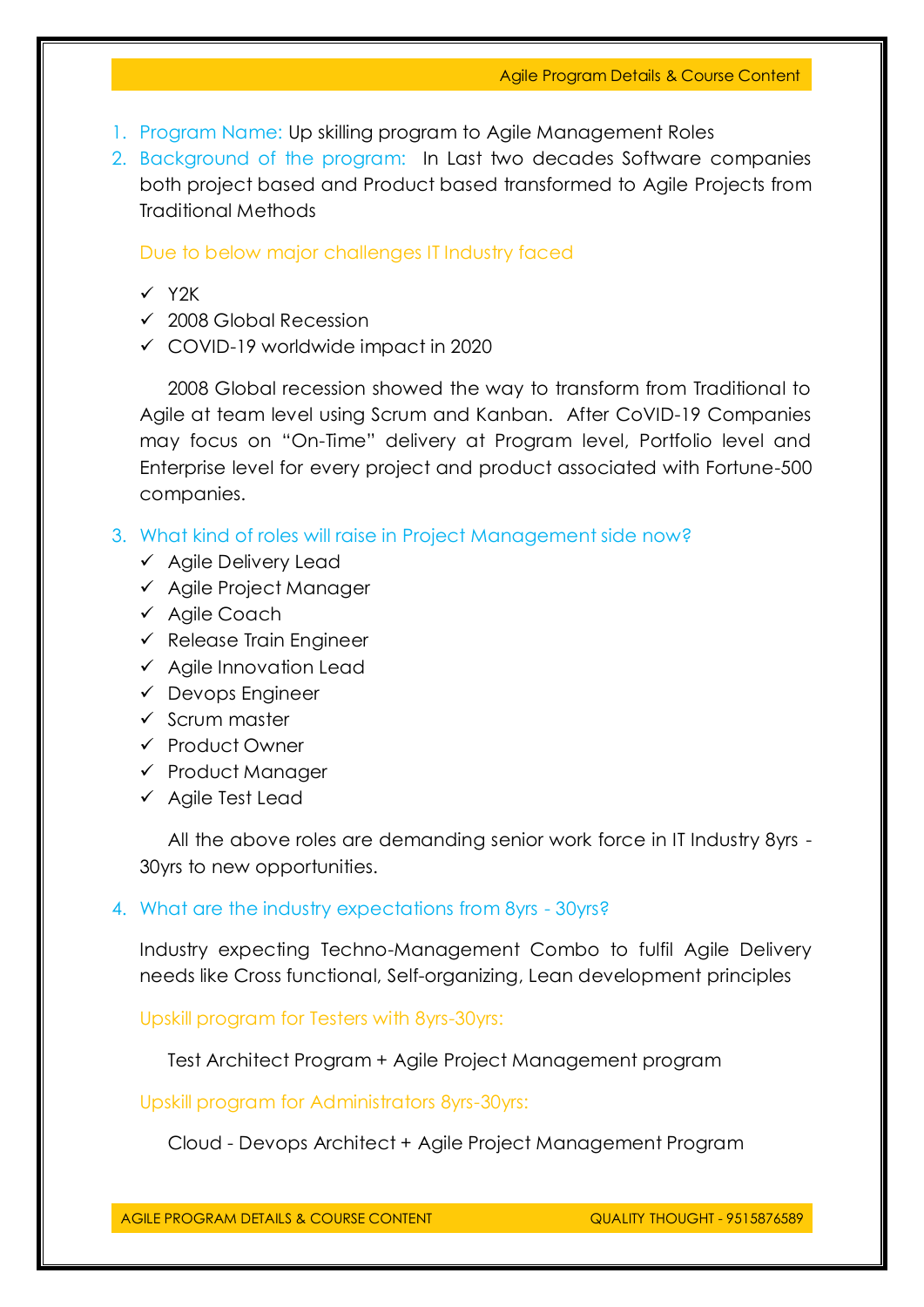#### Upskill Program for Developers 8yrs-30yrs:

Technology Upgrade pack IOT, Blockchain, Data science combo (Any one has to be selected) + Agile Project Management

Upskill program for PMO, BA, Traditional People Manager, Program Manager, Service Manager 8yrs-30yrs:

Agile Project Manager+ Technology knowledge program (DevOps, cloud, Test Automation)

### 5. What is Agile Project Management Program?

Myself, being an Agile Coach and 15yrs of working experience in Agile, I realized below facts

- $\checkmark$  Certification programs only covering theory up to team level
- $\checkmark$  Certification programs are teaching us ideal scenario and principles where Delivery side challenges are completely different
- $\checkmark$  Certification programs are very static slides since long time where delivery challenges are completely different
- $\checkmark$  Many senior professionals are habituated traditional, customized, Non-Iterative approach work culture
- $\checkmark$  Understanding complex Agile Project transformation understanding requires coaching from Experienced Agile project manager

So to overcome above challenges we have designed 50 Hours - Agile Project Management Program for all roles from 8yrs to 30yrs working professionals.

| Ρ.<br>No       | Program Name                                                        | Duration                    | Coach<br>Name | Mode of<br>Training | Price  | Schedule                    |
|----------------|---------------------------------------------------------------------|-----------------------------|---------------|---------------------|--------|-----------------------------|
|                | Agile Project Management-Agile<br>Delivery                          | 25hrs                       | Ramana        | Online              | 10,000 | 27th May<br>8:00 to 9:00 am |
| $\overline{2}$ | Enterprise Agile Project<br>Management - SAFe                       | 25hrs                       | Satish        | Online              | 10,000 | 27th May<br>7:00 to 8:00 am |
| 3              | Agile Project Management-Scrum<br>With Certification                | $25$ hrs +<br>Certification | Ramana        | Online              | 30,000 | 27th May<br>8:00 to 9:00 am |
| 4              | Enterprise Agile Project<br>Management - SAFe with<br>Certification | $25$ hrs +<br>Certification | Satish        | Online              | 45,000 | 27th May<br>7:00 to 8:00 am |

#### Upcoming Program Details:

AGILE PROGRAM DETAILS & COURSE CONTENT **ACCOMPT ACCOUNTY THOUGHT - 9515876589**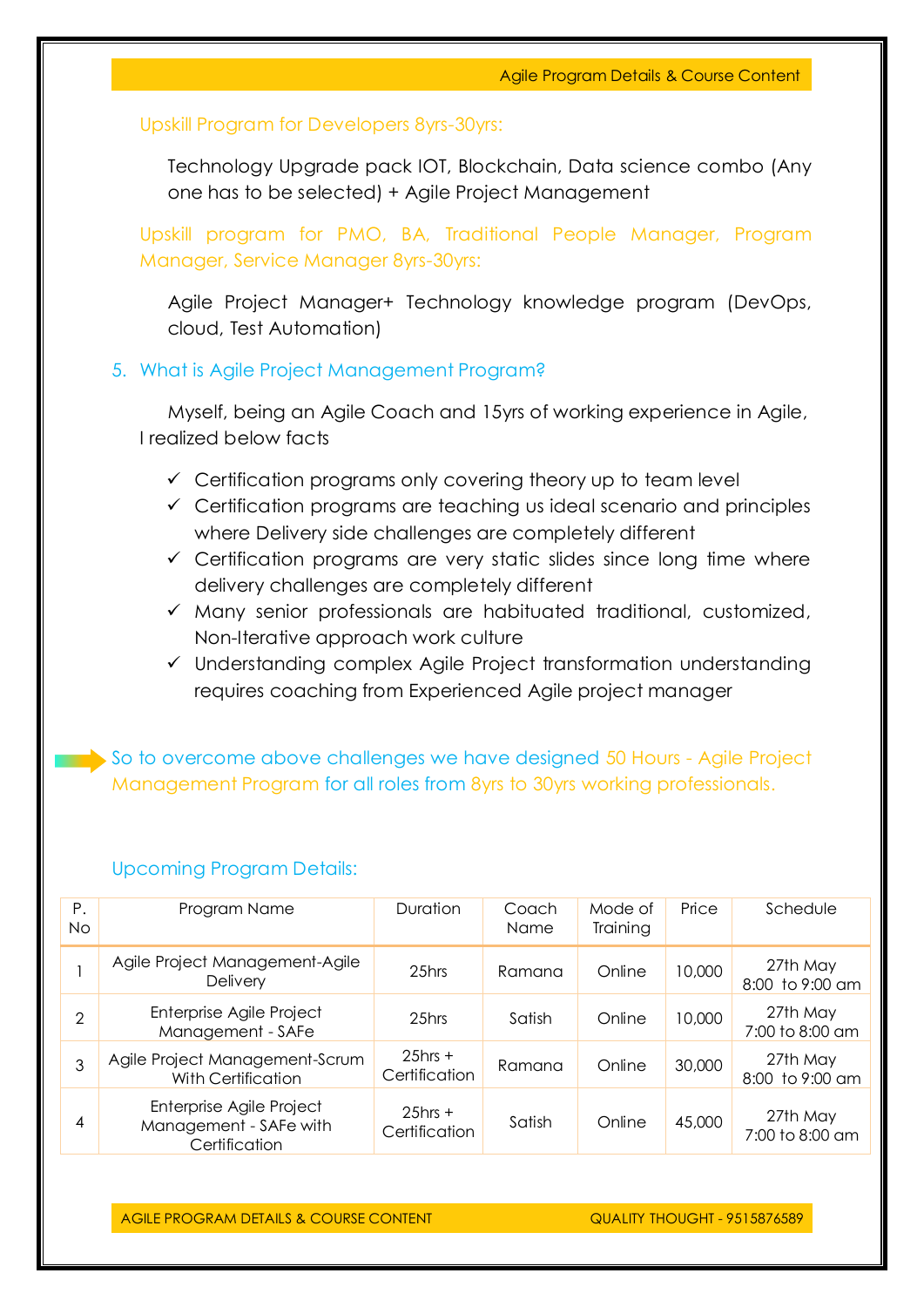# **Agile Project Manager Program Content**

## Session 1: Agile Project Delivery Models

1.1 Distributed Delivery Model with Parallel Development

1.2 Distributed Delivery Model with Remote Development

- 1.3 Remote Site Delivery Model
- 1.4 Collocated Delivery Model
- 1.5 Detailed discussion on Sample Delivery Model

Agile Fit Assessment Guidelines"

## Session 2:

- 2.1 Agile Project Roles and Responsibilities
- 2.2 Key Phases of Agile Projects
- 2.3 Project Setup and Team structure
- 2.4 Scaling 2-5 teams

## Session 3: Agile Project Initiation

- 3.1 Review Solution Plan
- 3.2 Milestone Planning
- 3.3 Establish Agile Governance Model
- Proposal for Agile Transformation

## Session 4:

- 4.1 Create Staffing
- 4.2 On-board resources
- 4.3 Training and orientation
- Requirements for Budgeting in Agile

## Session 5:

- 5.1 Choose and setup ALM TOOLS
- 5.2 Choose and setup tools for Devops
- 5.3 Identify Infrastructure and Logistic requirements
- 5.4 Choose and setup other required Tools"

AGILE PROGRAM DETAILS & COURSE CONTENT **ACCOUNTY ASSESSED AT ACCOUNTY THOUGHT** - 9515876589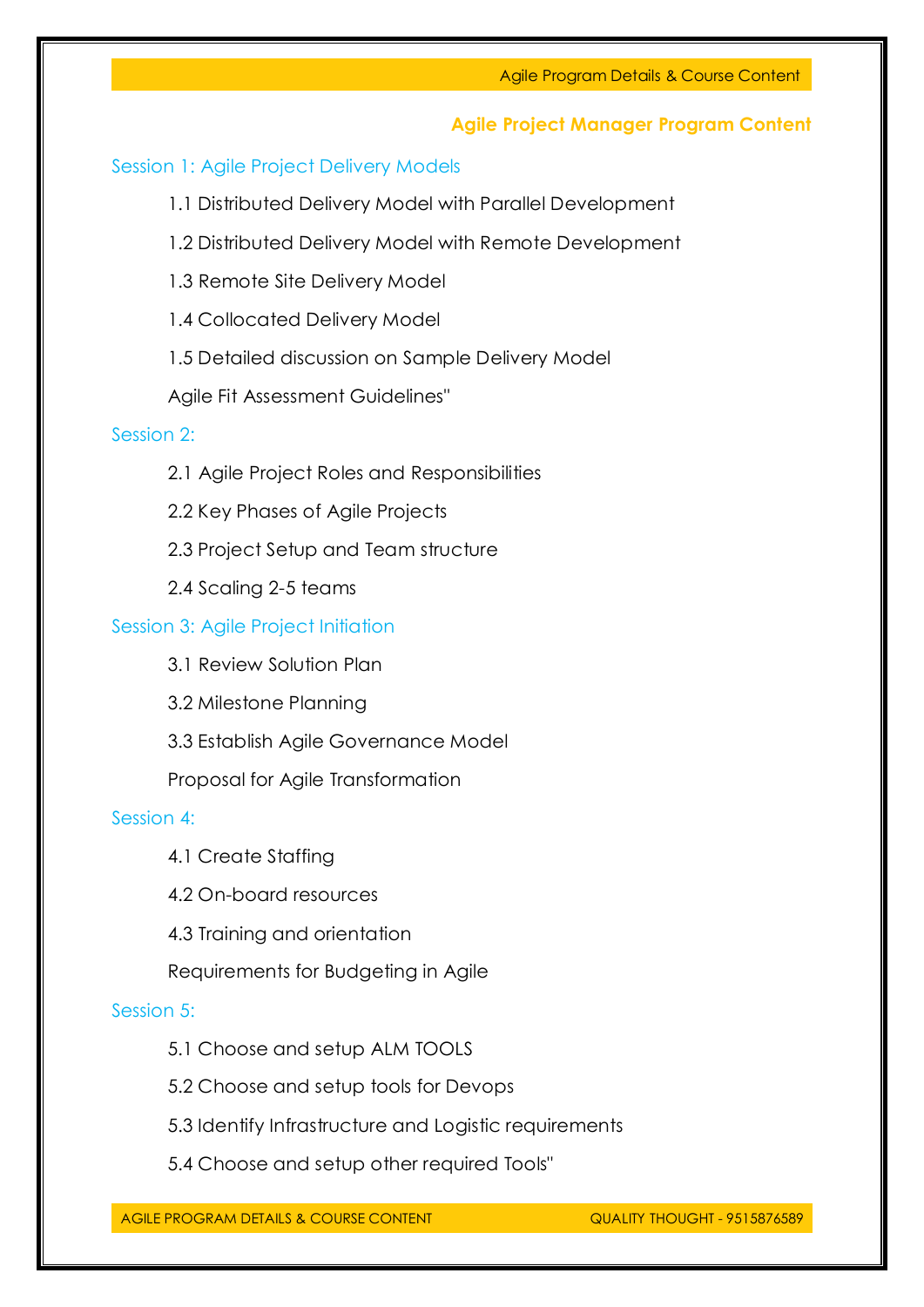Agile Program Details & Course Content

## Session 6:

- 6. 1 Create Project Delivery Strategy
- 6.2 Create Project Plan
- 6.3 Create Risk Management Strategy"

## Session 7:

- 7.1 Create Test Plan
- 7.2 Create Deployment Plan"

## Session 8:

- 8.1 Create Product Backlog
- 8.2 Define Application Requirements
- 8.3 Identify User stories and create product Backlog"

# Session 9: Release Planning / Sprint 0

- 9.1 Identify Release Backlog
- 9.2 Create Release Plan
- 9.3 Setup meeting Gearbox
- 9.4 Define "Definition of Done"

# Session 10: Prepare for current release

- 10.1 Identify and setup environments
- 10.2 Refine and Design Architectural Framework"

## Session 11: Application Sprints

- 11.1 2 weeks Sprint calendar
- 11.2 Backlog Grooming

# Session 12: Agile Estimations

# Session 13: Agile Ceremonies

- 13.1 Sprint planning
- 13.2 Daily scrum
- 13.3 Sprint review
- 13.4 Sprint Retrospective

AGILE PROGRAM DETAILS & COURSE CONTENT **ACCOUNTY ASSESSED AT ACCOUNTY THOUGHT** - 9515876589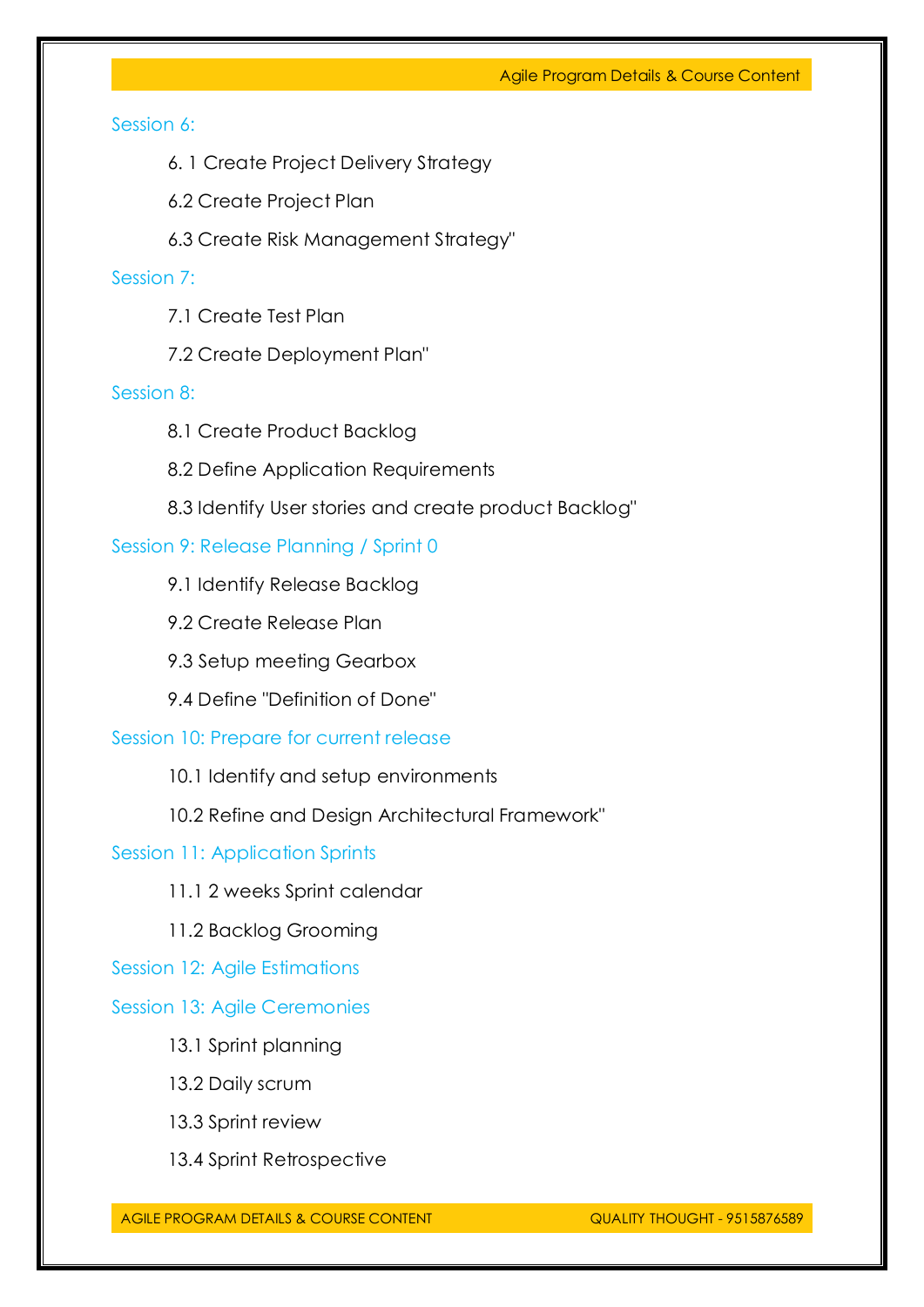Agile Program Details & Course Content

## 13.5 Scrum of scrums

Session 14: Sprint Administration-Scrum master

- Session 15: Application Sprint: Implementing user stories
- Session 16: Key Agile Metrics and Agile Dashboard
- Session 17: Key Agile Metrics and Agile Dashboard Continuation
- Session 18: Agile Project Deploy/Closure

### Session 19: Agile Project Closure

- 19.1 Project Signoff
- 19.2 Complete Feedbacks
- 19.3 Harvest Best Practices and Metrics
- 19.4 Close process and contracts
- Session 20: Agile Testing end to End

Session 21: Supplementing Agile with DevOps

- 21.1 DevOps process
- 21.1DevOps tools

Session 22: Story transition and Tools adopted

- 22.1 From initiation to Acceptance Tools in detail for Build phase
- Session 23: Delivery Tools Blueprint

Session 24:

- 24.1 End to End JIRA
- 24.2 Exposure to RALLY and Azure DevOps

## Session 25:

- 25.1 Kanban Framework
- 25.2 Resume preparation
- 25.3 Interview orientation
- 25.4 Case Studies discussion

AGILE PROGRAM DETAILS & COURSE CONTENT **ACCOUNTY ASSESSED AT ACCOUNTY THOUGHT** - 9515876589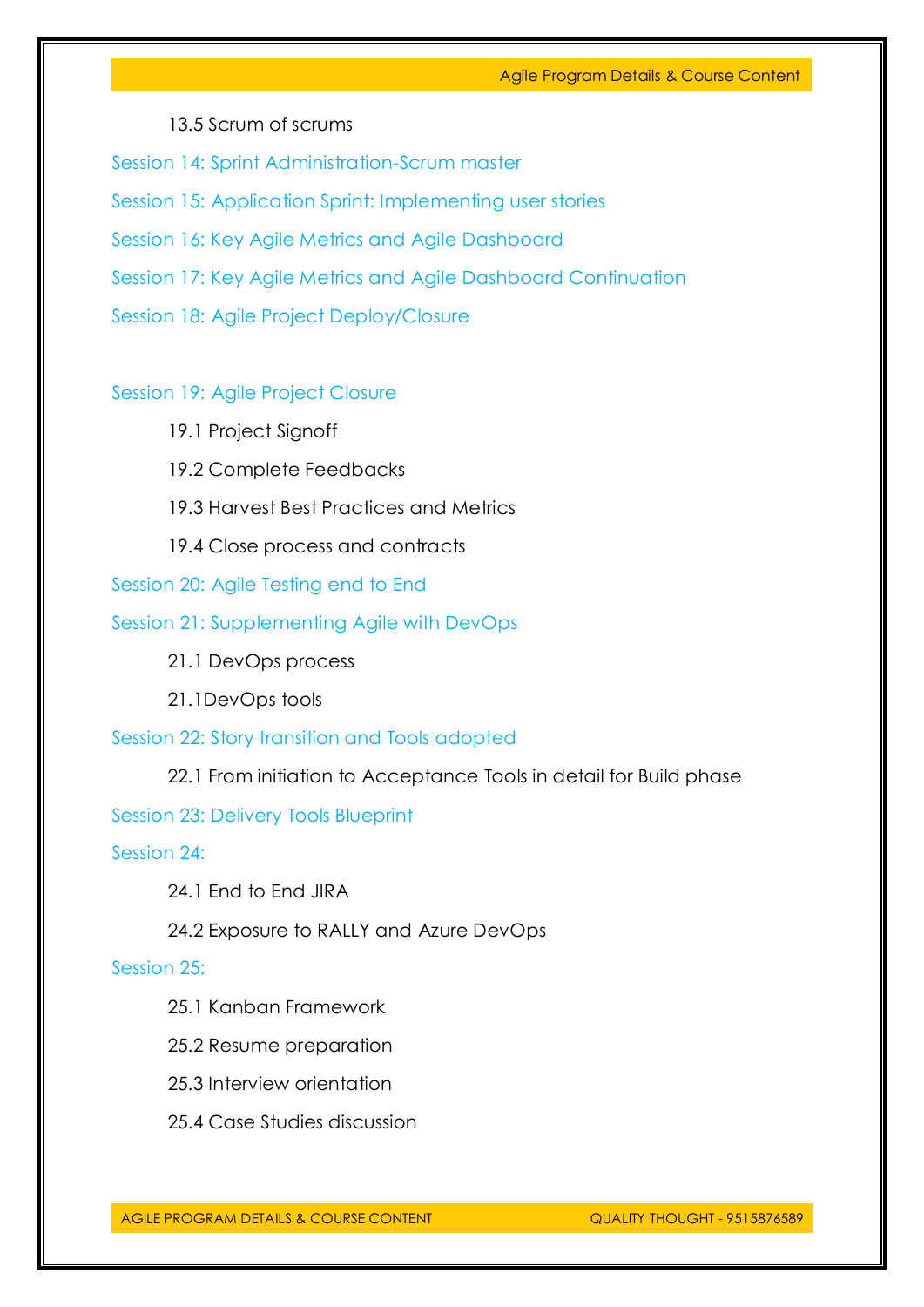#### **Leading Agile SAFe Program Content**

### Leading SAFe – SAFe Agilist

#### *Thriving in the digital age with Business Agility* with [Certified SAFe® Agilist](https://www.scaledagile.com/certification/certified-safe-agilist/)

During this two-day course, attendees gain the knowledge necessary to lead a Lean-Agile enterprise by leveraging the Scaled Agile Framework® (SAFe®) and its underlying principles derived from Lean, systems thinking, Agile development, product development flow, and DevOps.

Participants in the class gain insights into mastering Business Agility in order to thrive in the competitive market. They discuss how to establish team and technical agility and organize and re-organize around the flow of value. They also learn and practice the skills for supporting and executing PI Planning events and coordinating multiple Agile Release Trains (ARTs). Participants in the class explore the importance of adopting a customer-centric mindset and design thinking approach to agile product delivery. Learners also develop an understanding for implementing a Lean Portfolio Management function in their enterprise.

Attending the class prepares individuals to take the exam and become a certified SAFe® Agilist (SA)

### Course Goals:

- $\checkmark$  Lead the transformation to Business Agility with SAFe
- $\checkmark$  Become a Lean-Agile leader
- $\checkmark$  Understand Customer needs with Design Thinking
- $\checkmark$  Enable Agile Product Delivery
- $\checkmark$  Initiate Lean Portfolio Management

#### Course Map:

- $\checkmark$  Lesson 1: Thriving in the digital age with Business Agility
- $\checkmark$  Lesson 2: Becoming a Lean-Agile leader
- $\checkmark$  Lesson 3: Establishing Team and Technical Agility
- $\checkmark$  Lesson 4: Building Solutions with Agile Product Delivery
- $\checkmark$  Lesson 5: Exploring Lean Portfolio Management
- $\checkmark$  Lesson 6: Leading the change
- $\checkmark$  Lesson 7: Becoming a Certified SAFe Agilist